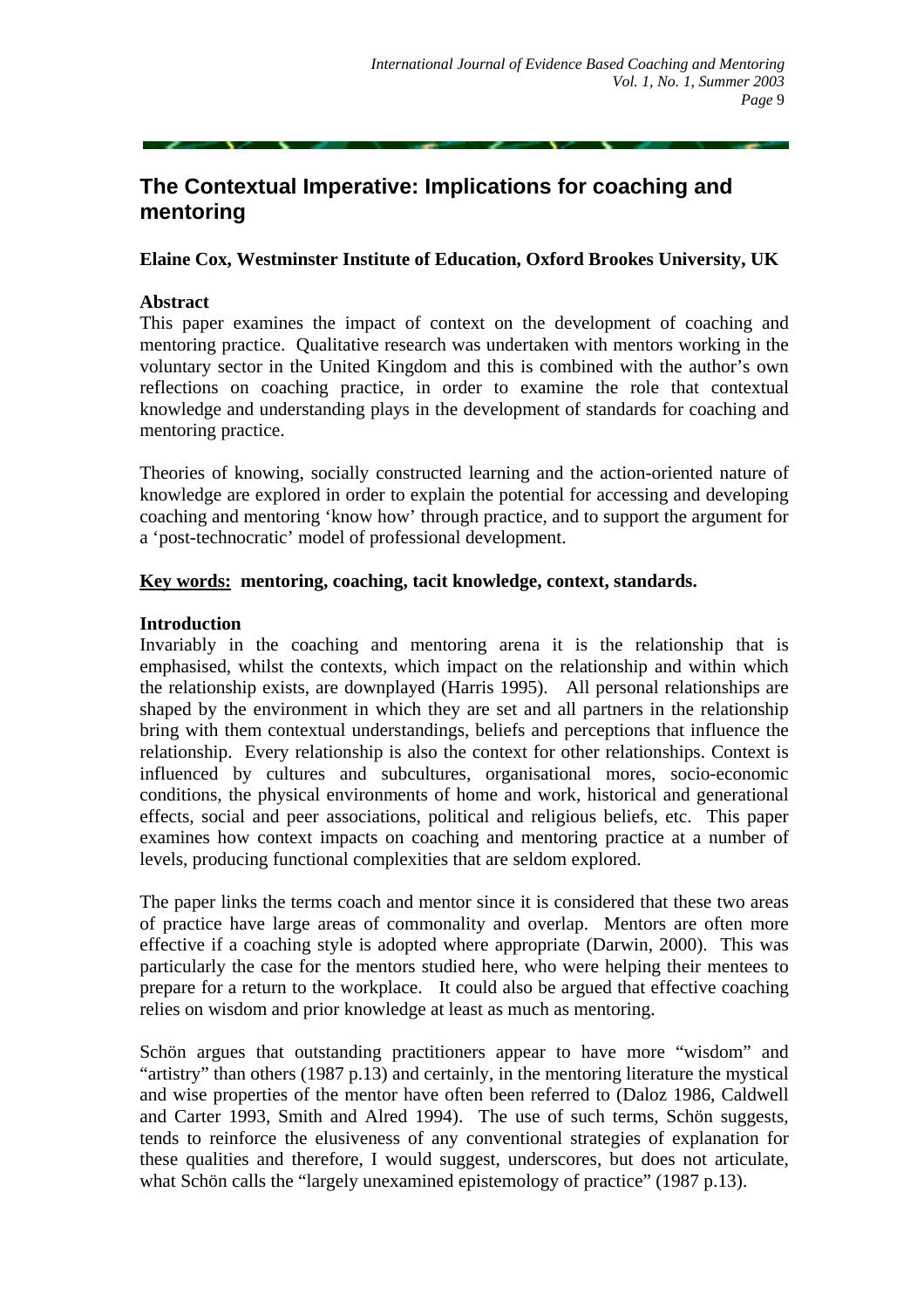Smith and Alred (1994, p.103) have commented that "the idea of a 'mentor' has its origins […] in ways of thinking about the world that do not sit easily with the modern language of formal education." They lament the demise of wisdom as a valuable attribute:

Until the last 20 or so years, perhaps, when it has been customary to reduce all kinds of quality, capacity, virtue, knowledge and understanding to 'skills', it was possible to speak without too much embarrassment of 'wisdom' as something like an enduring quality of certain kinds of human beings (Smith and Alred 1994 p.104).

In this paper the question of how the wisdom and artistry of both coaches and mentors is formed and modified through the interplay of different contexts is explored, together with the implications of this in relation to recent moves to develop competence-based standards.

## **Methodology**

The paper is based on qualitative research undertaken with mentors working in the voluntary sector in the United Kingdom, together with their mentees and mentoring scheme co-ordinators. Methods used to gather the data included dialogic interviews with six mentors, four mentees and two co-ordinators, a total of four focus groups and the analysis of 17 journals. The study also draws on theories of knowing and socially constructed learning and the action-oriented nature of knowledge in order to explain the potential for accessing and developing 'know-how' through practice.

Focus group meetings took place within scheduled group supervision meetings and consisted of between six and ten mentors. Dialogic interviews were conducted in order to follow up and verify focus group results. All mentors were asked to keep a journal throughout their mentoring relationships as a part of their ongoing development, and to use this to analyse their feelings and record learning points from each mentoring meeting.

The format of the journals followed the reflective stages in the debriefing process described by Pearson and Smith (1985), namely:

- 1) What happened?
- 2) How did you feel?
- 3) What does it mean?

# **Initial findings**

To begin to explore the way in which knowledge of context impacts upon mentoring practice I draw on the results of the four focus groups, where it was noted that mentors invariably moved the discussion towards immediate practical solutions to the problems that their individual mentees were facing, rather than issues relating to their own development as practitioners, or additional training that could be made available to them. This was considered significant.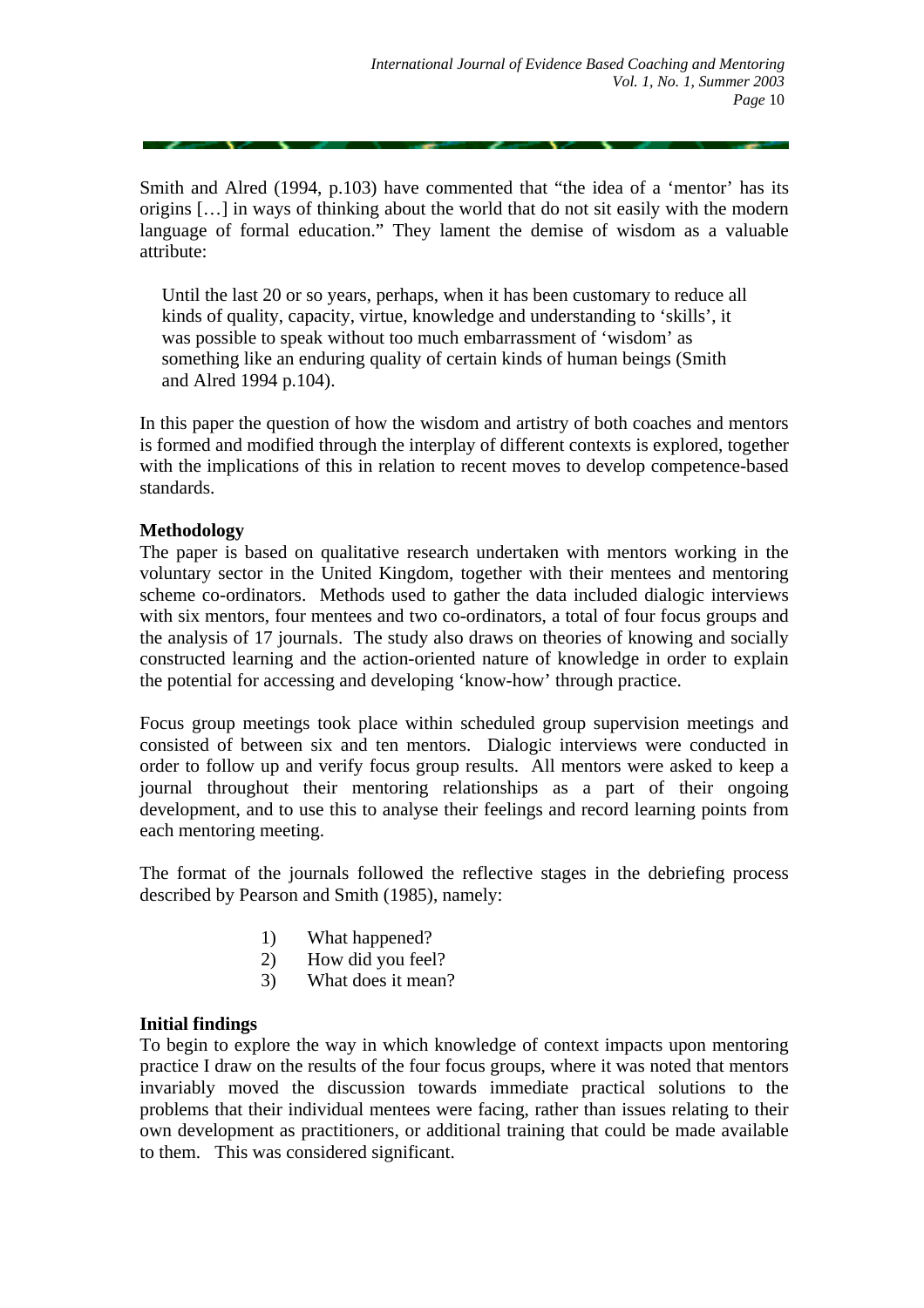Analysis of journals also revealed that mentors most frequently recorded only the facts of their meetings and information about their mentee's concerns. The journals became a descriptive record of mentoring events, essentially an aid to managing the mentoring relationship rather than a self-development tool. Mentors, it seemed, were invariably caught in a contextual quagmire and remained in the 'swampy' problem-solving dimension, described by Schön (1983).

Initially the apparent reluctance of mentors to reflect on their practice was disappointing. My concern was that, as a number of commentators had suggested, there is no virtue in trying to describe and faithfully regurgitate what has happened: learning only occurs when events are interrogated through critical reflection or discussion (Ghaye and Ghaye 1998 p.86). Brookfield had also argued that "experience without critical analysis can be little more than anecdotal reminiscence; interesting but unconnected, experiential travellers' tales from the front lines of practice" (Brookfield 1993 p.30 reporting from Usher and Bryant 1989).

However, Svensson's discussion of professional knowledge provides useful guidance on this failure to reflect. He confirms the tendency in practice to concentrate more on the solutions than on the "formulation of the problems" and suggests that professional knowledge and skill "depend strongly on the individual and the context" (1990 p.62). Since professional knowledge is difficult to uncover and to articulate, it is best illustrated through examples. I would suggest that the mentors in this study, like the architects and psychoanalysts studied by Svensson, saw the practical case (i.e. their mentees) as unique, and like the architects and psychoanalysts "make no attempt to reflect on their own reflection-in-action. Hence they cannot show on a meta-level what they are doing." (1990 p.62) The mentors used their previous knowledge (their repertoire of previous experience, views and beliefs, understanding, successful or unsuccessful actions, culture, education etc.) to deal with the situations presented by the mentees, but as Svensson demonstrates, such knowledge is bound to contexts and constitutes resources only in these contexts. For mentors then, solutions evolve only in interaction with their mentees. Eraut's arguments that meaning will be "strongly influenced by previous contexts of use; and the idea will not be transferable to a new context without future intellectual effort" (1994 p.51) seem pertinent here.

Eraut also suggests that "rapid intuitive responses are based on an ability to retrieve similar cases from memory and to use prior experience for making quick decisions" (1994 p.12). I suggest that the mentors, the majority of whom had considerable experience of working in one-to-one supporting situations, focused on reporting facts, rather than reflecting on incidents, because they were able to draw on significant prior experience. Experienced people were already familiar with similar incidents and so focused less on the know-how they were using, or how they could acquire more knowhow, unless they came across new incidents or experiences, which they had not encountered before.

Hence, I would argue that some mentors reported apparently less 'meaning change' or learning, because of their already wide experience of working in similar contexts. They were less concerned with their own reactions than mentors who were new to the field. Their journals focused on the needs of the mentee rather than their own, whilst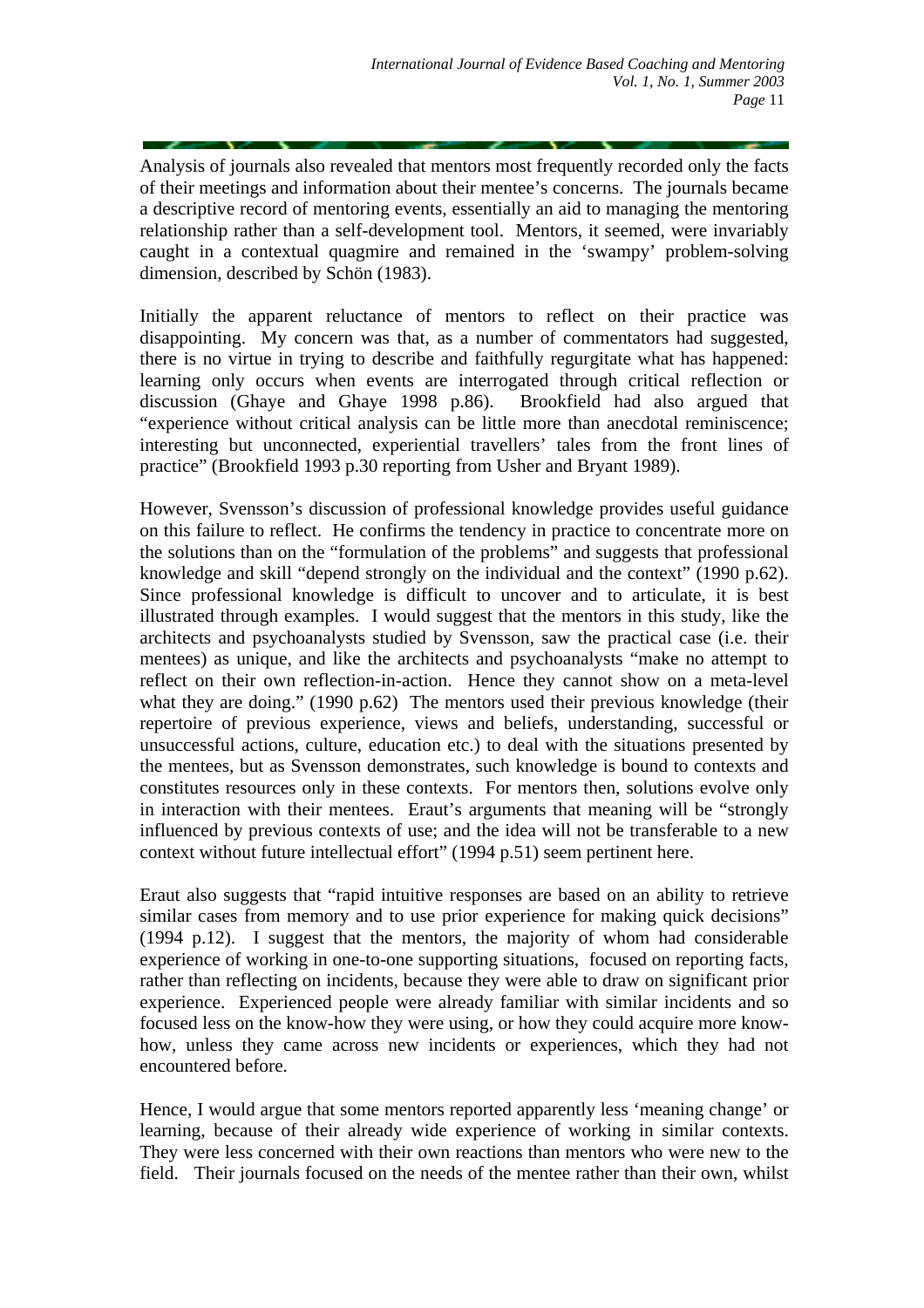novice mentors, on the other hand, did more reflecting and often reported surprise or consternation about their own responses during mentoring.

Comments from two novice mentors' journals illustrate this:

*I thought I had the necessary qualities to be a mentor: e.g. outgoing, patient, kind, adaptable, enthusiastic, non-judgemental, imaginative, intelligent, sense of humour (just about perfect!). In the event it proved easy to build the initial relationship but my enthusiasm and patience were strained by the mentee's tendency to blow hot and cold. I couldn't forecast her actions or responses and so found forward-planning difficult.* 

*I find myself becoming increasingly confused about this partnership […] I find that I always feel 'drained' at the end of the session which invariably goes on for longer than the agreed hour […] Perhaps I am not assertive enough but my dilemma is that these sessions are mainly for her benefit and therefore she must use them as she wishes.* 

# **The contextual imperative**

Harris (1995 p.20) claims that contexts frame the mentoring process in two ways: "by setting an historical context which lays down the ways in which the mentoring is conceived and set up; and by providing a concurrent context which impinges constantly on the ongoing processes and practices of mentoring." In this study I am concerned with highlighting and understanding the nature of the contextual knowledge which mentors (and their mentees) carry with them and bring to the relationship, and which may or may not be tacit. This experiential knowledge is not solely dependent upon the context of time or place implied by Harris in his 'historical' descriptor, nor upon the concurrent context, since both relate to the context of the relationship itself; but is also dependent on the understandings of situations gleaned by the coach or mentor through previous experience. This contextual knowledge is likely to impact upon coach/mentor practice in a variety of ways.

Garrigan and Pearce have suggested that it is important for a mentor to have "knowledge related to the particular needs of the individual in the specific context for which they are responsible" (1996 p.27). Research with mentors in this study also confirms that empathy with a client is more likely to occur when coaches or mentors have experienced or encountered similar life experiences. One mentor taking part in the study illustrated the potential for empathy with her mentee by describing the sudden realisation that she had in fact shared the same feelings:

*I have an understanding of feeling 'locked in'. I've been there and didn't like it. Couldn't find my way out/needed someone to show me the exit/didn't know there was an exit/didn't know there was an 'outside'.* 

Drawing on extensive previous experience of the context in which the mentee found herself, this mentor was able to share significant feelings with her mentee and from there consider what questions to frame, whether challenge was appropriate etc. Eraut confirms that experience informs actions, but that "it is only when some action is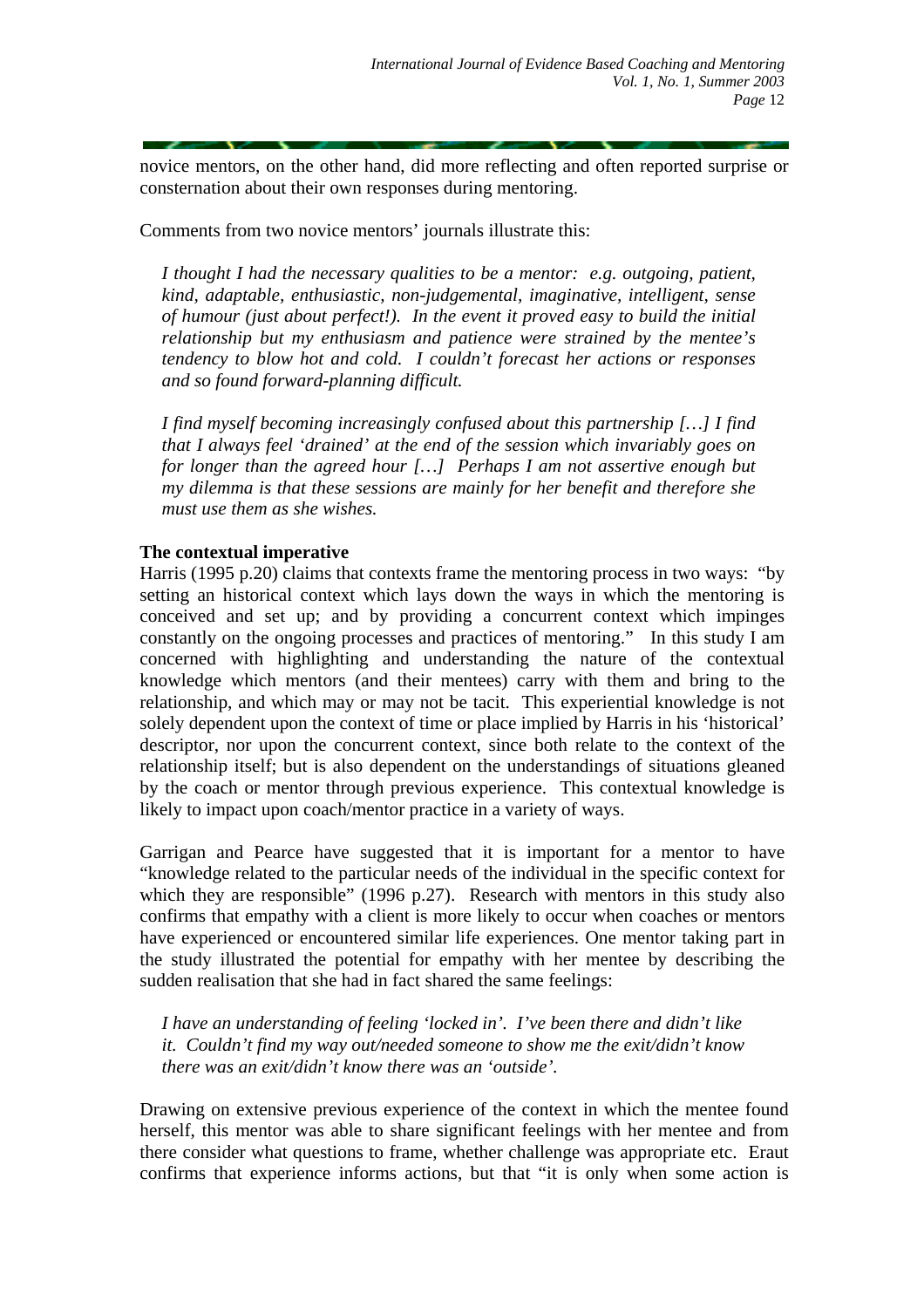needed that one rehearses one's memory of these incidents, deliberates upon them and decides what to do." (Eraut 1994 p. 51).

It is my contention also that the process skills of both coaching and mentoring, such as active listening, questioning and confrontation, cannot be independent of context since their very application depends upon the amount of background or contextual knowledge the coach or mentor has, as well as the context within which he or she is working and through which all action is framed. Process skills are dependent upon the field of acquisition, suggesting that the context of use not only affects learning but is likely to be influenced by previous contexts of use (Eraut, 1994 p.51).

It may be helpful here to think of the process skills used in coaching or mentoring as tools: "tools share several significant features with knowledge. They can only be fully understood through use, and using them entails both changing the user's view of the world and adopting the belief system of the culture in which they are used" (Brown, et al. 1989 p.33).

To illustrate this, one important area where contextual understanding is imperative in the process is in knowing not only how to challenge the mentee, but when to challenge. Daloz (1986 p.212) has identified challenge as one of the essential components of mentoring and a number of mentors in this study identified challenge as something they would have liked to have been able to initiate more often. My findings confirm that challenging actions and responses is not easy without an understanding of context. Mentors with little experience of the context in which they were working reported: -

*I didn't always realise she needed challenging. Some people have experience of this already.* 

*Anything you have done once you can do better the next time. I would probably be more challenging.* 

Confidence to undertake challenge, I would suggest, comes from knowing the situation in which the mentee finds him/herself, and/or knowing the mentee well. A coach or mentor often needs to challenge a client by highlighting inconsistencies in thinking or suggesting the consideration of alternative strategies or approaches. But it is not enough to remain at a superficial or Meta level of challenge, with no accurate or specific knowledge of the viability of the alternatives facing the client. When coaches and mentors have no knowledge or experience of what those alternatives are or how their challenge will be received, then, I would argue, their credibility is in jeopardy and in some cases their confidence may be reduced. As in any other situation confidence and expertise comes with a more in-depth understanding of the context and the person.

A further example of this contextual imperative is illustrated in the 'mentoring mindset' compiled by Millwater and Yarrow (1997 p.23), which captures the holistic structure of the attitudes, values and beliefs, which constitute mentoring: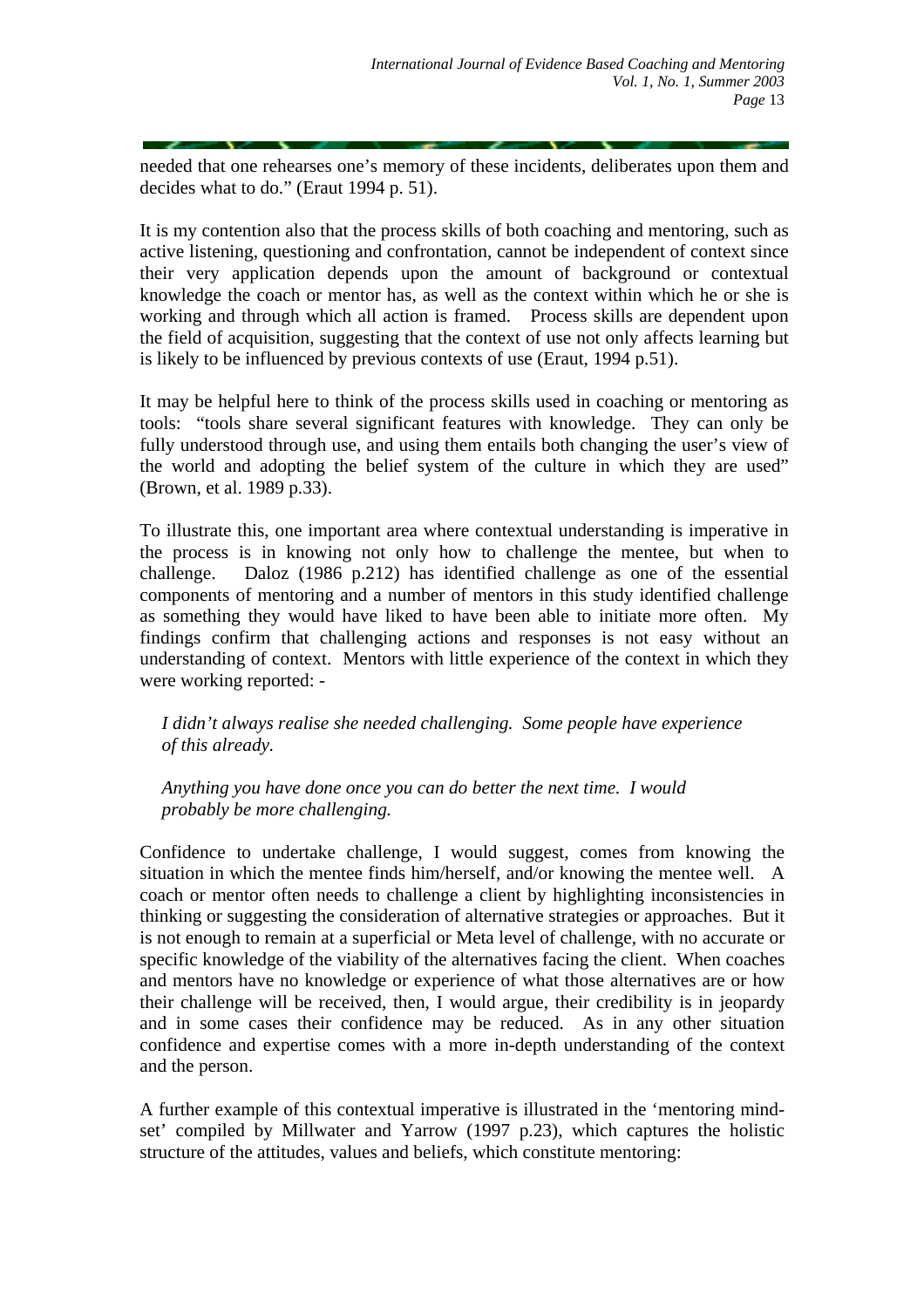- *earning the trust of the learner*
- *accepting but challenging the mistakes and differences of the learner*
- *taking the learner from where they were and developing the person from there*
- *taking every problem in their stride*
- *encouraging the initiation of shared innovation*
- *reflecting together*
- *tolerating the learning style of learners*
- *accepting that there are times when help is needed and doing this with minimum fuss*
- *responding to the needs of the learner in both personal and professional areas*
- *being dynamic and creative*
- *sharing confidences*

In their exploration of the mentoring mindset Millwater and Yarrow (1997 p.24) confirm that mentors' approaches to mentoring can differ depending upon their own particular experiences of education and support, and that an exploration of the nature of knowledge held by mentors is important. Any discussion of mentor development, therefore, needs to focus on the way in which existing knowledge is enhanced and modified as a result of mentoring practice and whether ultimately that knowledge can be captured to inform future practice.

Zeus and Skiffington (2001 p.28) highlight a similar range of capabilities required by the coach: authenticity, empathy, insight, willingness to offer feedback and the ability to confront others. They also consider that the coach should have a capacity to diagnose issues and find solutions, suggesting that coaches will also draw heavily on their previous experiences and understanding of contexts. The identification of the need for this expertise illustrates the shifting complexity and uniqueness of coaching and mentoring practice and the broad range of attributes, skills, experience and knowledge that is needed for effective practice.

It is my contention then that both coaching and mentoring draw on a wide range of life experiences, which the practitioner calls upon as and when appropriate. However, the uniqueness of each encounter implies that it may not be possible to forecast which knowledge or experience is going to be called into play at any one time. Suchman argues that the course of any activity is dependent on individual circumstances based on a "cumulative range of concrete embodied responses, guided by the wisdom of memory and experience" (1987 p.viii). It is not possible to prepare someone for action when that action is necessarily context dependent: people will, in any event, draw down whatever they can from their previous experience to inform the contextual demands of the moment. Using a maritime metaphor, Suchman argues that maps are too abstract and coarse grained to be helpful to the navigator and since the fine detail of the journey is not included it cannot be prepared for. Coaches and mentors need to use their memory and experience in much the same way as Suchman's sailors in order to respond to the individual circumstances: avoiding rocks and finding safe harbours has parallels with coaching and mentoring practice in that know-how is drawn from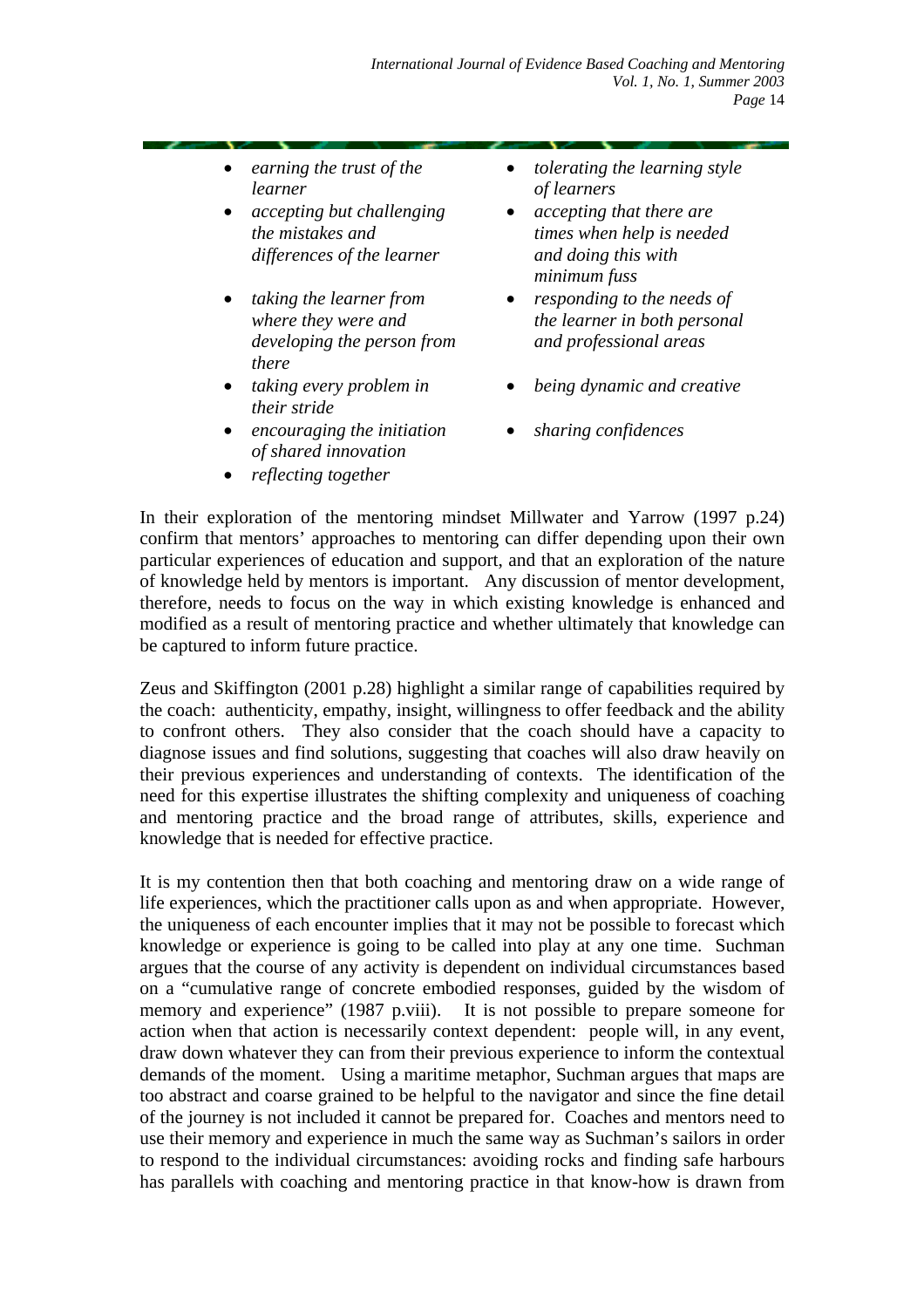experience with different types of subject, in a range of circumstances, and cannot be developed solely through training or the provision of a 'how to' map. Any specific competences that can be identified, taught and measured can only act as a compass to guide their voyage with their mentee. It is local (contextual) knowledge that gives substance to the journey. Interviews with mentors confirmed that previous experience of working on a one-to-one basis with people, particularly in a learning situation, such as counselling or training, is a significant factor in mentoring success.

# **Knowledge as active and contextually bound**

In the Dreyfus & Dreyfus (1986) model of skill acquisition, whereas the novice practitioner has to rely on rules and schemas in order to perform, it is suggested that because the proficient performer has experienced similar situations in the past, "memories of them trigger plans similar to those that worked in the past and anticipations of events similar to those that occurred" (p.28 cited in Eraut, 1994). Turner (1993), working in the field of cognitive science, describes this process in detail :

The agent assesses the current situation by retrieving one or more schemas from its memory, based on features of the situation. The contextual information is then used as predictive and prescriptive information to:-

- 1. identify and make predictions about the current context, including features that may not yet have been seen;
- 2. appropriately set behavioural parameters;
- 3. help the agent focus its attention on appropriate goals to achieve in the current situation;
- 4. select appropriate actions to take to achieve its goals; and
- 5. respond quickly and appropriately to unanticipated events.

Similarly, Blackler asserts that since knowledge is an "active process that is mediated, situated, provisional, pragmatic and contested," attention should be focused on "the systems through which people achieve their knowing, on the changes that are occurring within such systems and on the processes through which new knowledge may be generated" (Blackler 1995 p.1039). Wenger develops this argument further, suggesting that although our engagement in practice may have patterns, it is the production of such patterns anew that gives rise to an experience of meaning:

All that we do and say may refer to what has been done and said in the past, and yet we produce again a new situation, an impression, an experience: we produce meanings that extend, redirect, dismiss, reinterpret, modify or confirm - in a word, negotiate anew - the histories of meanings of which they are part (Wenger 1998 p.52).

This emphasis on the action-oriented nature of knowledge suggests that both coaches and mentors will be modifying their existing knowledge throughout their practice. That knowledge will in fact have been influenced by previous experience and will be modified through their current practice and the current context. As Eraut confirms, it is misleading to think of knowledge as first being acquired and then later put to use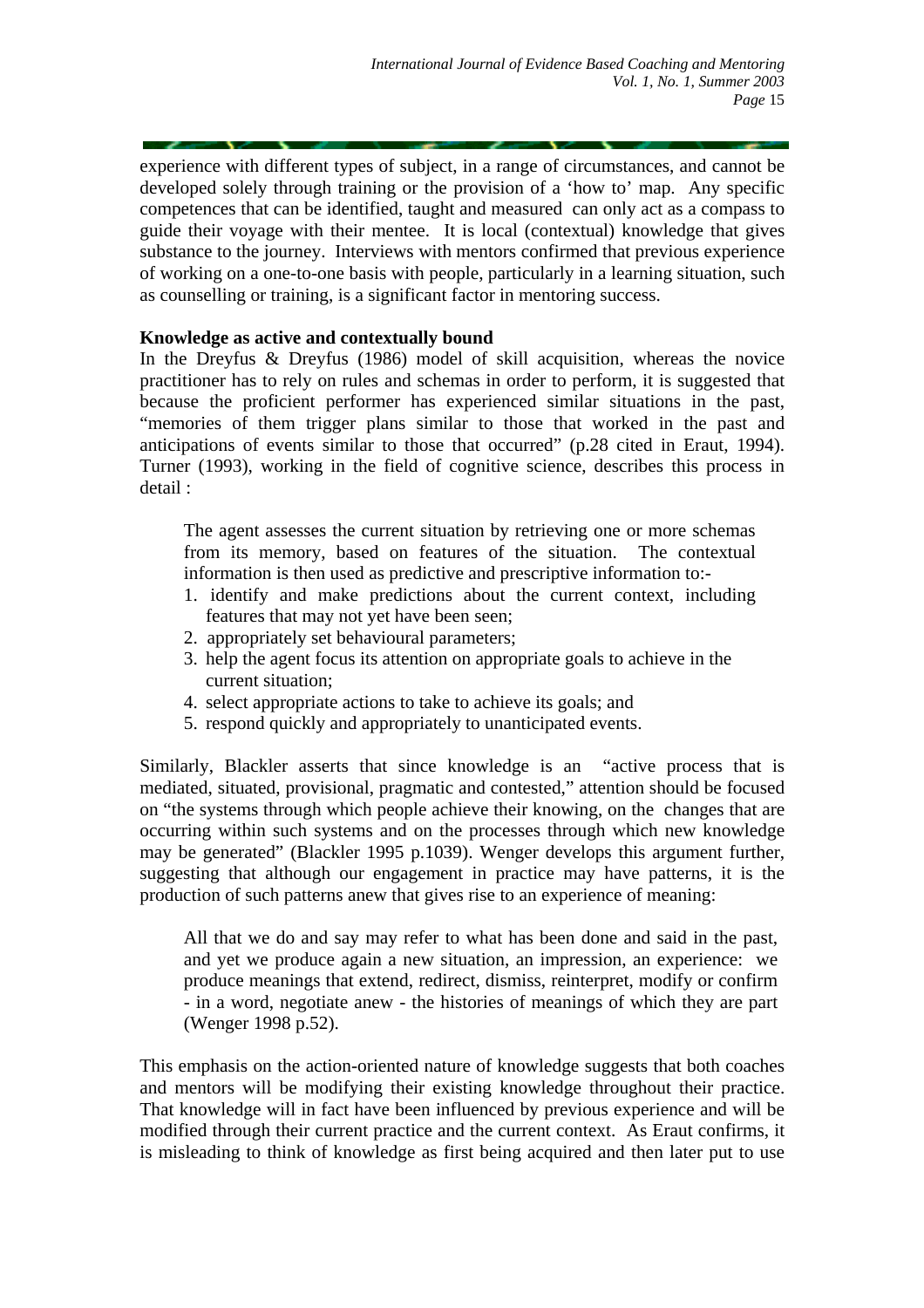since "personal knowledge is significantly shaped by the context in which it has been and is intended to be used …" (1994 p.26).

Figure 1 illustrates the process of practice-based learning for the practitioner. Interaction with the client informs existing knowledge through the modification of that knowledge in the context of the relationship. This ongoing negotiation of meaning continues indefinitely through the practice of coaching and mentoring, thus contributing to ever increasing 'know-how', wisdom and artistry.



**Figure 1: Determinants of practice-based learning for the coach/mentor** 

## **Standards in UK Mentoring: Recent History**

 $\overline{a}$ 

At the end of the 1990s in the UK, the University of North London (UNL), together with the then European Mentoring Centre and Hertfordshire Training and Enterprise Council, worked towards developing a set of mentoring standards within the National Council for Vocational Qualification framework (NCVQ) aimed at validating the skills of mentors in the labour market (University of North London, 1998). Performance criteria were incorporated from the UK Training and Development Lead Body (TDLB) and Advice, Guidance, Counselling and Psychotherapy (AGCP) together with Edexcel's Key Skills Unit<sup>[1](#page-7-0)</sup> in problem solving.

The standards were intended to be generic in that they were designed around "the common stages of any mentor/mentee relationship and all the associated skills and underpinning knowledge which should be present and are then transferable from one mentoring context to another (UNL 1998). UNL proposed that through the use of nationally recognised standards mentoring could "attain the status and credibility of a discrete profession despite the unique characteristic that the majority of mentoring practitioners are unpaid." The purpose of the enterprise therefore, was "not only to

<span id="page-7-0"></span><sup>&</sup>lt;sup>1</sup> Edexcel was formed in 1996 through a merger of the Business  $\&$  Technology Education Council (BTEC), the leading provider of vocational qualifications, and the University of London Examinations and Assessment Council (ULEAC), one of the major GCSE and GCE examining bodies. It is one of the leading examining and awarding bodies in the UK. It develops a diverse range of academic and vocational qualifications, preparing course specifications, assessing, examining and providing quality control of qualifications and certifying achievement.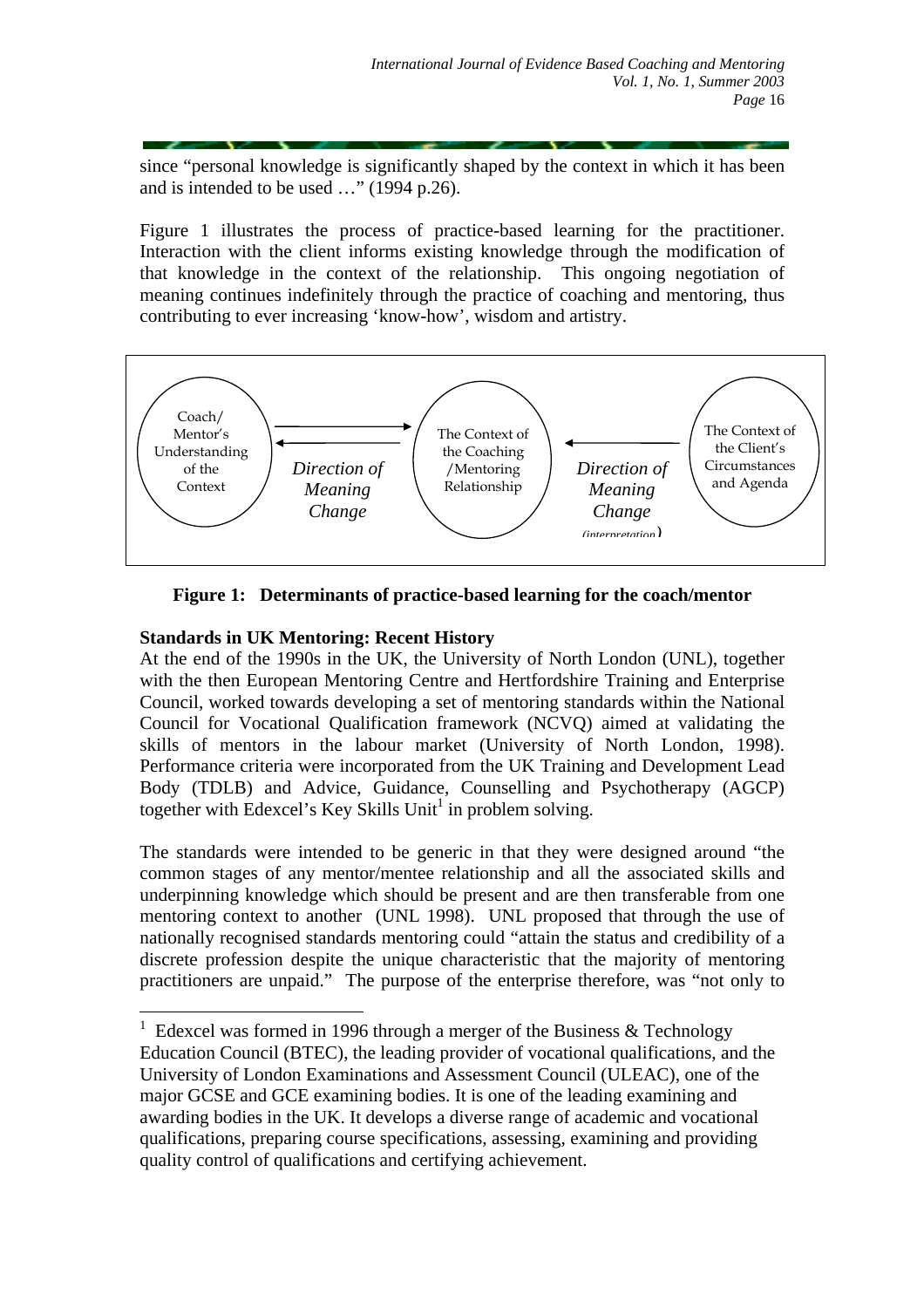'standardise' mentoring in a way that indicates best practice and recognises unified objectives, but also to acknowledge the undoubted professionalism of a growing mentor movement" (UNL 1998).

However, despite the comprehensive breakdown of mentoring skills eventually presented by UNL as constituting the 'standard', and which formed the foundation subsequently of the EmpNTO Coaching and Mentoring Units L21 and L22, I would suggest that mentoring cannot be reduced to a simple, static, technical-rational formulation of competence statements. This is particularly the case for those working at a professional level (NVQ 4 or 5). These concerns are echoed by Parsloe (2000) who reports the concerns of a number of focus groups set up to consider the EmpNTO standards. Their view was that the units constituted a narrow and inaccurate view of the reality of workplace coaching and mentoring.

## **Problems with competence-based standards**

Competence in a job can be defined as the ability to perform the necessary tasks and roles to an expected standard.

Since the early 1990s this notion of competence has been at the centre of a crucial educational debate: critics of the concept argue that focusing on specific task-related skills means ignoring factors such as values, underpinning knowledge and attributes such as resourcefulness, vision and creativity. For example, Hyland suggests that competence based assessment methods are inappropriate for programmes of preparation and development in many professional spheres. He argues that this is because: "human behaviour is unintelligible without references to the context of learning and to the development of understanding…" (1994 p.13). He stresses that knowledge is not inert or passive:

Competence strategies are guilty of two cardinal errors: first they separate the mental and the physical components of performance and attempt to appraise them separately; secondly, they mistakenly give performance pride of place in evaluating competence, and seriously underestimate the role of knowledge and understanding (1993 p.68).

and claims quite vehemently that underpinning such strategies is a "reductionist view of human agency which assumes that knowledge, skills and values can be codified in terms of lists of competence statements and measured objectively in abstraction from everyday experience" (1997 p. 495).

Watkins (1999) also confirms the views expressed by several professional bodies that NVQs on their own cannot adequately prove that a body of knowledge has been acquired or that excellence has been achieved:

They all share concerns about the difficulty of finding meaningful, effective and rigorous ways of identifying and assessing professional skills, knowledge and creativity (Watkins, 1999 p.53).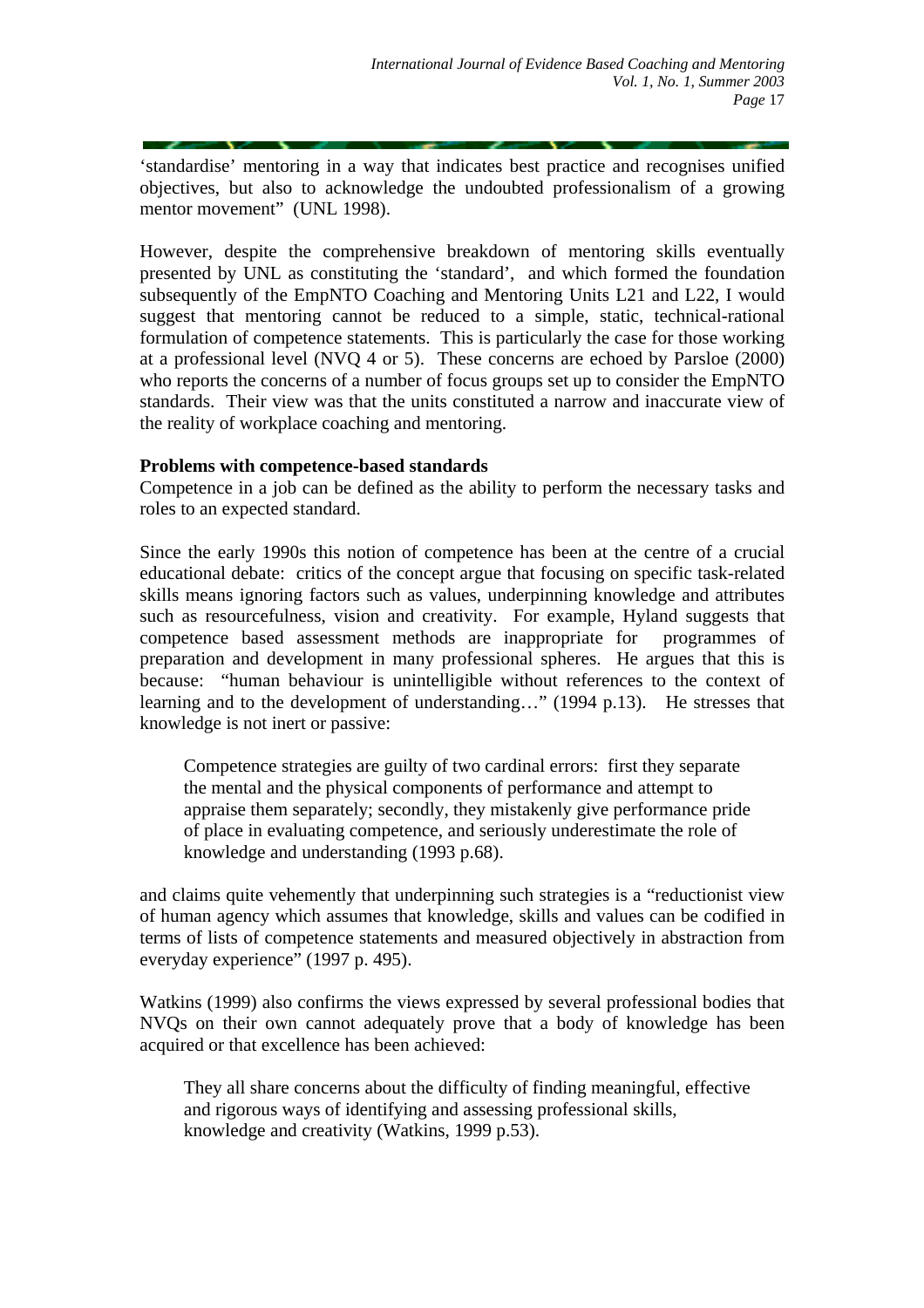Other authors have confirmed that skills, attitudes and other aspects of competence cannot have a fixed meaning, which is separate from the experience of practice, and claim that meaning is constituted through experience (Dall'Alba & Sandberg, 1996).

It is for this reason that the conversion of the mentor's implicit expertise into explicit descriptions, that can then form competences for assessment, has been so difficult. As demonstrated earlier, experienced coaches and mentors may know what to do or say in practice, but are unlikely to be able to articulate that knowledge. As Giddens argues "everyone knows much more about why he or she follows any particular course of action than is expressed discursively" (Giddens 1996 p.69).

Using a business-based model, Clutterbuck (1998 p.91) has attempted to describe a process of potential translation of tacit knowledge to explicit knowledge. In the coaching and mentoring context this could be summarised as:-

- 1. Client presents a problem
- 2. Coach/Mentor thinks back to when he/she encountered similar issues, either personally or in supporting others, and how they were resolved
- 3. Coach/mentor tries to present/recast the knowledge gained at that time for access by the client. (In the coaching process this is done implicitly through the careful formulation of questions).

What happens during this process is, as Clutterbuck suggests, "the articulation of a process that has probably never before been mapped." The articulation and analysis of issues "obliges the mentor to think about what he or she does from a critical perspective that would rarely occur otherwise" (1998 p.91/92). In the business context, or any other in-work context, this means that both mentor and mentee will gain from the elucidation of tacit knowledge related to the particular work sphere. However, the individuality, complexity and distinctiveness of every client problem is inherent in this process, and is almost impossible to predict or capture. This has significant implications for the development of professional standards.

Despite acknowledging professionalism, standards ignore the importance of experiential learning cycles and reflective forms of learning which are the key learning modes for professionals (Kolb, 1984, Schön, 1987). Schön claims that "indeterminate zones of practice - uncertainty, uniqueness, and value conflict - escape the canons of technical rationality," and suggests that this is because, when a practitioner recognises a situation as unique, "she cannot handle it solely by applying theories or techniques derived from her store of professional knowledge" (1987 p.6). In the field of Education the technical rational approach to teacher training has been contrasted with the reflective practitioner model, maintaining that "professional artistry sees the practitioner as being educated roundly, not drilled in skills" (Fish, 1995 p.40). These same arguments, I would suggest, can be applied to coaching and mentoring and reinforce Fish's recognition that all practice is "messy, unpredictable, unexpected, and requires the ability to improvise".

Another concern is that a competence model concentrates on defining the outcomes of competent practice rather than on developing the attributes required to achieve them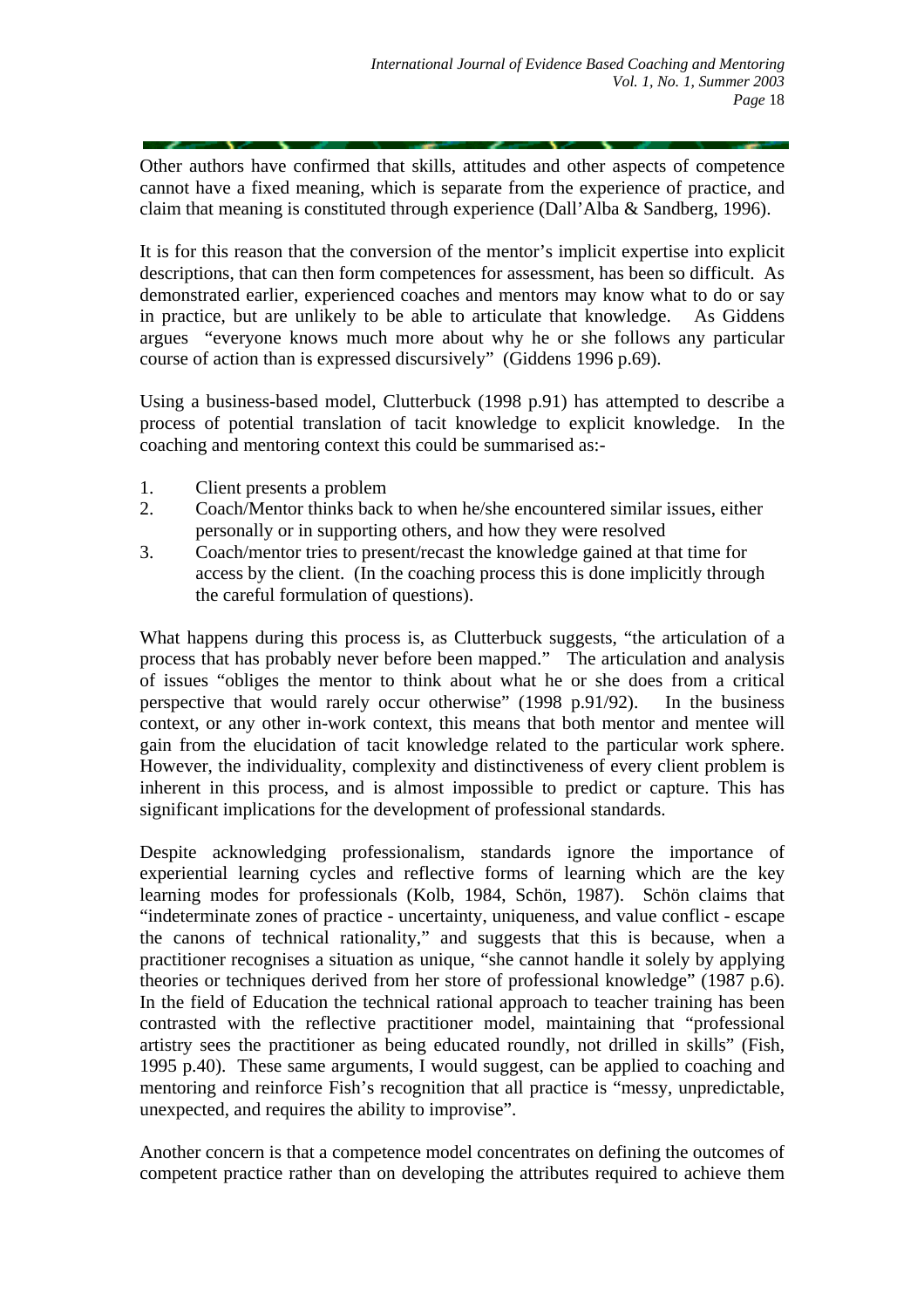and so ultimately attests "to no more than the ability to perform effectively in a predefined range of situations" (Lester, 1995 p.239). This limitation is seen as sitting uneasily with the notion of 'managing messes,' (Schön 1987) which are precisely the situations which coaches and mentors are invited to interpret and challenge.

Cushion (2001), working in the field of sports coaching, reinforces the notion that a rational and mechanistic approach, where the coaching process is presented as twodimensional and compartmentalised, results in a de-contextualised view. He laments the flawed assumption that experience can be created through the acquisition of technical skills alone and suggests that there are gaps in our current knowledge concerning the complexity inherent in the coaching process that cannot be filled by breakdown of coaching activity into a "logical set of 'episodes' (e.g. planning, communication, motivation, instructing, goals setting, etc.) that can be isolated for analysis and then re-assembled later" (2001 p.2). I would further suggest that it is this very attempt at decontextualisation and categorisation of contextual knowledge and understanding that makes it appear generic, when in fact in application it is quite context specific.

Eraut (1994), who has carefully captured Schön's argument against technical rationality, has confirmed that when engaged in ill-defined situations and tackling complex problems that require a creative approach "professionals are drawing on their own practical experience in a highly intuitive manner, and at the same time reflecting on what they are doing. The process is the opposite in almost every respect to that suggested by the technical rationality model" (1994 p.142).

# **A way forward**

Whilst it is recognised that, in their practice, mentors may not always share the same contextual understanding as their mentees, it is however, always necessary for them to be competent. They must have the necessary knowledge of the mentoring process and the skills and understanding to act professionally. So whilst the assessment of competence cannot take account of all possible contexts of practice we do need somehow to make a judgement, based on limited cases, of whether someone is competent to practice. So in this sense, competence could be seen as contextindependent.

However, there will always be a gap between competence and performance/practice; between what a mentor can do and what a mentor does do. This gap is governed by the contextual imperative which, as has been shown, is difficult to express and assess.

Lester describes how Bines (1992) proposes a "post-technocratic" model which may provide a solution to this dilemma. This model is based on the "integration of knowledge and practice in the development of both competence and artistry (the acquisition of abilities and understandings incapable of explicit definition or teaching), and on the constant questioning and improvement or redefinition of methods, standards and parameters which leads to the ongoing advancement of the individual's practice" (Lester 1995 p.240).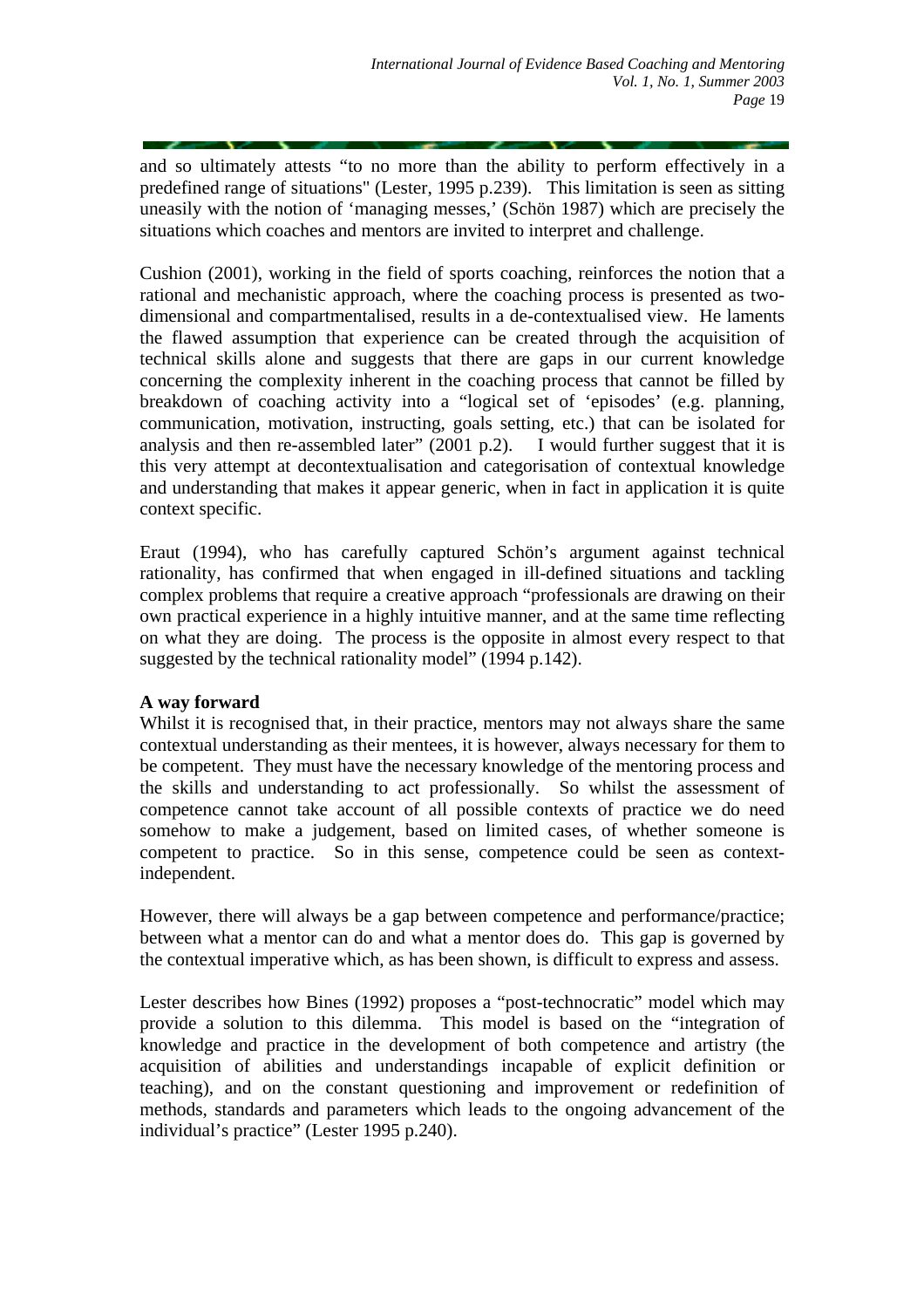Lester suggests that, invariably, in technocratic development routes, considerable effort is put into developing a range of analytic, rather than creative, abilities, and not always in a way that aids their transfer into the "messy side of practice situations or into constructive reflection" (1995, p.240). However, he suggests that within an essentially constructivist epistemology competence must no longer be purely defined in advance, "but needs to be negotiated between the practitioner and the other actors in the situation in which he or she is working, something which calls for contextual and political awareness and sensitivity as well as technical ability" (1995 p.240).

The constructivist approach advocated by Lester would nurture professionals through reflection, enquiry and creative action. He advocates:

starting from the practitioner's subjective knowledge and personal experience, and using them to develop improvements in and new conceptions of practice from which personal theory is derived and is fed back into practice (1995 p.240).

This emphasis on constructivism would ensure that intellectual skills are developed and that they are valid and useful in practice, as well as satisfying the requirements for assessment of professional development programmes. This concept is a long way from the generic banks of competences controlled by EmpNTO and similar bodies, but I would argue, constitutes a useful way forward for the development of the coaching and mentoring professions.

#### **Conclusion**

In this study I have highlighted an inherent contradiction in the attempt to decontextualise the attributes needed to be a successful coach and/or mentor. Drawing on empirical evidence, I have demonstrated how the effective use of skills for coaching and mentoring rely on the existing knowledge and previous understanding brought by both parties to the situation, and are accessed in response to the demands made by the context of the coaching or mentoring transaction itself.

There are of course important implications in this argument for beginning coaches and mentors, where standards might act as benchmarking. In such cases, the alternative to having access to a 'schema' of previous experience to draw upon would be, as Turner suggests (1993), to fall back on some default knowledge about how to set parameters, focus attention, select actions and handle events. This is what training for coaches and mentors who lack experience may need to provide and it might well use a set of standards to guide that training, but, as has been argued here, it cannot substitute for higher level professional development, which requires a more comprehensive, constructivist approach.

The contextual imperative implies that coaches and mentors need the relevant experience and understanding to help them comprehend the situations they will encounter, to provide them with the wisdom to enable them to use the personal capacities and process skills of coaching or mentoring and to provide credibility for themselves, their clients and the profession. It is incumbent upon educators and trainers to recognise the imperative that context places on the enhancement of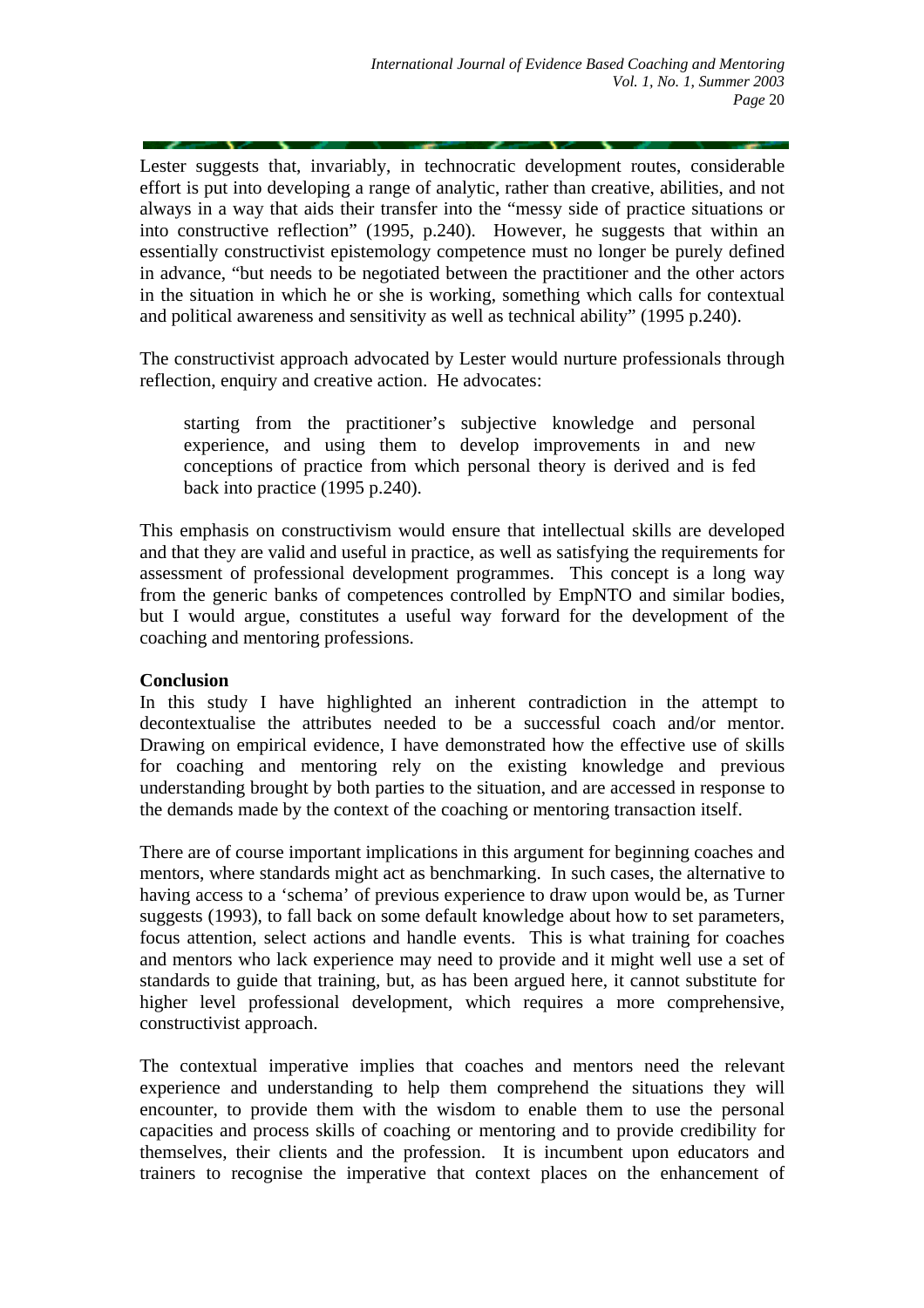professional practice, the implications it holds for the use of standards and the opportunity that it provides for a creative approach to coach/mentor development.

## **References**

Bines, H. & Watson, D. (1992) *Developing Professional Education, Buckingham*, SRHE/Open University Press.

Blackler, (1995) Knowledge, Knowledge Work and Organisations: an overview and interpretation, *Organisation Studies, Vol.16, No. 6 pp. 1024-1039.* 

Brookfield, S. (1993) How the Visceral Experience of Learning Reframes Teaching in Boud, D., Cohen, R. & Walker, D. (eds.) *Using Experience for Learning*, Buckingham: Open University Press.

Brown, J., Collins, A. & Duguid, P. (1989) Situated Cognition and the Nature of Learning, *Educational Researcher*, Vol. 18. No. 1, pp. 32 – 42.

Caldwell, B. & Carter, E. (1993) *The Return of the Mentor,* London: Falmer Press. Clutterbuck, D. (1998) *Learning Alliances*, London: Institute of Personnel and Development.

Cushion, C. (2001) Coaching research and coach education: does the sum of the parts equal the whole? <http://www.sports-media.org/Sportapolisnewsletter4.htm>[Accessed January 2003]

Dall'Alba, G. & Sandberg, J. (1996) Educating for Competence in Professional Practice, *Instructional Science*, 24, pp. 411-437.

Daloz, L. (1999) *Mentor: guiding the journey of adult learners*, San Francisco: Jossey Bass.

Darwin, A. (2000). Critical reflections on mentoring in work settings. *Adult Education Quarterly*, 50(3), 197-211.

Eraut, M. (1994) *Developing Professional Knowledge and Competence,* London: Falmer Press.

Fish, D. (1995) Quality Mentoring for Student Teachers, London: David Fulton Publishers.

Garrigan, P. & Pearce, J. (1996) Use theory? Use theory! *Mentoring and Tutoring*, Vol. 4 No. 1. pp 23- 31.

Ghaye, A. & Ghaye, K. *Teaching and Learning Through Critical Reflective Practice*, London: David Fulton Publishers.

Giddens, A. (1996) *In Defence of Sociology*, Cambridge, MA: Polity Press.

Harris, J.B. (1995) A Contextual Model of Mentoring Practice, *Working for a Degree - Mentoring Project Final Project Report Volume II,* Leeds Metropolitan University.

Hyland, T. (1993) Competence, Knowledge and Education, *Journal of Philosophy of Education*, Vol. 27, No. 1. pp. 57 – 68.

Hyland, T. (1994) Competence, Knowledge and Education in Hodkinson, P. & Issitt, M. (eds.) *The Challenge of Competence: Professionalism through Vocational Education and Training*, London: Cassell.

Hyland, T. (1997) Reconsidering Competence, *Journal of Philosophy of Education,*  Vol. 31, No. 3. pp. 491-503.

Lester, S. (1995) 'Professional Pathways: a case for measurements in more than one dimension', *Journal of Assessment and Evaluation in Higher Education* Vol. 20, No. 3, pp.238 – 245.

Millwater, J. and Yarrow, A. 1997 'The mentoring mindset: a constructivist perspective?', *Mentoring and Tutoring* 5.1: pp 14 - 24.